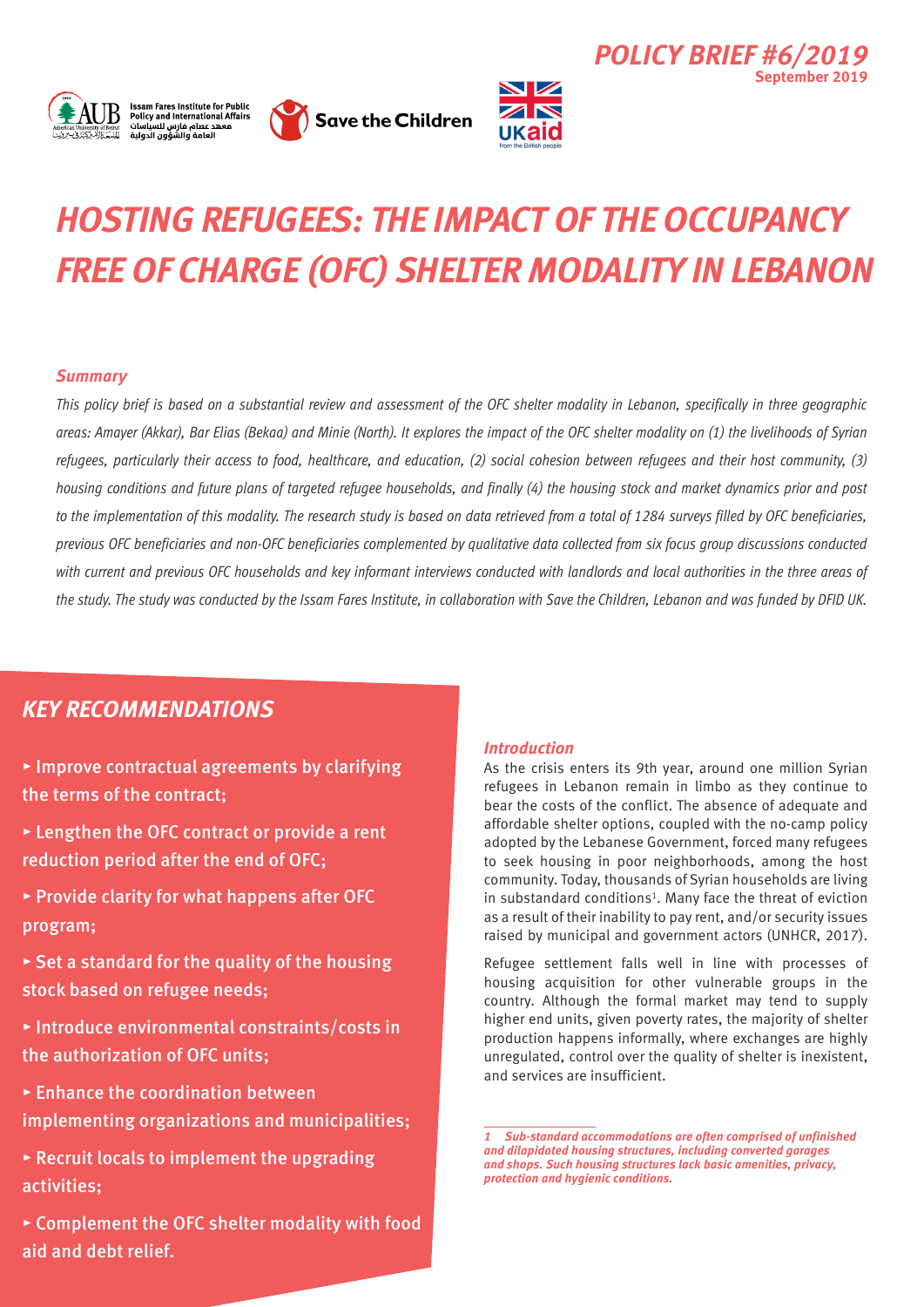These markets depend on ad-hoc agreements between tenants and landlords, often without specified terms and with little information made available for the transacting parties, leaving leeway for later negotiations, misunderstandings, abuse, and forced evictions.

In this context, humanitarian agencies played an instrumental role by implementing programmes that aim to alleviate the suffering of both vulnerable refugees and Lebanese host communities namely, the Occupancy Free of Charge (OFC) Shelter Modality. This aimed to improve refugees' livelihoods, enhance tenure security, reduce tensions between refugees and host communities, and increase the availability of adequate and affordable shelter (Inter-Agency Coordination Lebanon, 2016).

#### *Profiling Refugee Households: Demographic Characteristics*

Most households are male headed. On the level of marital status, almost 85% of the sample across the three areas are married. The majority of respondents are adults between the ages of 25 and 44 years. Surveyed refugee households are mostly comprised of three to five members. Vast majority of respondents do not hold valid residency papers (89.3% in Amayer, 91.50% in Bar Elias and 94.90% in Minie) which is significantly higher than the average percentage (73%) reported by the VASyR (2018). This is likely due to the fact that the chosen sample is highly to severely vulnerable. Indeed, in the three areas of the study, the vulnerability levels of surveyed households were evident. Most reported that their monthly income barely covers their expenses as they often earn less than USD 100 per month.

#### *Impact of the OFC shelter modality: Improving Livelihoods*

Rising poverty among refugees leads to negative coping mechanisms that often affects refugees' nutritional habits, healthcare, and education. Moreover, an often-overlooked aspect of poverty is household debt. High levels of debt may pervert livelihood strategies among the poor and vulnerable. In such contexts, debt repayment is often prioritized over long-term investments in building human capital, and the evaluation of the household savings attendant to the OFC modality needs to be cognizant of this fact.

Indeed, the study found that although OFC facilitated the access of refugee households to better and steadier nutrition; comparing OFC with previous OFC samples shows that this was restricted to the period of the OFC agreement, i.e. one-year period. In many cases, OFC households were still struggling to pay off debts accumulated over the past years. Indeed, the meager monies saved by households through the temporary OFC rent waiver were quickly absorbed by their pressing food and nutrition needs which are often prioritized over longer term human capital investments such as education. What is more, the means through which food needs may be temporarily better satisfied by the OFC modality is through the settlement of past debts with grocers, and the purchase of more, if lower quality, food partly through further debt. It is therefore fitting to speak of the 'refugee economy' more as one in which purchasing power is mediated through debt, rather than money.

#### *Refugees' Housing Conditions and Future Plans*

#### **Physical assessment**

Well in line with the recurrent shelter surveys and the successive VASyR reports, the study shows that in all three surveyed localities, most refugees live in substandard, overcrowded conditions, often in unfinished building apartments that offer insufficient services.

Among the most recurrent concerns raised by refugees is the lack of privacy, which seemed to be prevalent in both OFC and non-OFC housing units. Looking into the conditions that produce this lack of privacy, we found that refugee families often reside in substandard housing units redesigned subdivide a larger unfinished apartment into two or three units, each made up of two to three rooms, separation between the individual units is often insufficient. In some cases, refugee households find themselves obliged to share the kitchen and/or the toilet with other families living in the same floor/apartment.

Overcrowding appeared as another main concern for refugees: Most households in Bar Elias (59.2%), Minie (75.2%), and Amayer (69.3%) reported that their housing unit is made up of two to three rooms (including kitchen facilities and bathrooms). They lived as households of five or six, meaning that there were often more than two individuals living in a room- pointing to overcrowding. Aside from the privacy concern, overcrowding is correlated with serious hygiene concerns that could lead to worse health problems.

Refugees also stressed that their housing units still need tiling and plastering to be considered livable and decent. It is important to note that the building standards secured in OFC units are slightly better than what refugees can secure on their own, showing consistently more satisfaction among OFC beneficiaries of housing standards compared to others.

#### **Tenure Security**

Given that most refugees struggle to pay rent and face growing barriers to secure the needed income, tenure security is likely to emerge as one of the worst threats to face them. Tenure insecurity among interviewed households was mostly related to the inability to pay the rent, with evictions occurring particularly in urban contexts without any of the required legal steps (e.g. pre-notification, official notice, and municipal police enforcement). Instead, their application rested on the profile of the landlord and her/his proximity to the tenant and/or whether she/he was able to implement the eviction. The fact that the OFC shelter modality entails a written contract that is overseen by the organization providing the OFC support and often registered at the Municipality introduces a practice of accountability that could produce positive ripple effects. Moreover, being part of the OFC program helps build a healthy relationship between the landlord and the tenant which helps both parties after the end of the OFC period.

#### **Future Prospects**

Refugees faced the end of the OFC with apprehension, with about half of them predicting that they would be unable to cover rent at the market rates of the localities where they were staying, particularly with work opportunities becoming less available.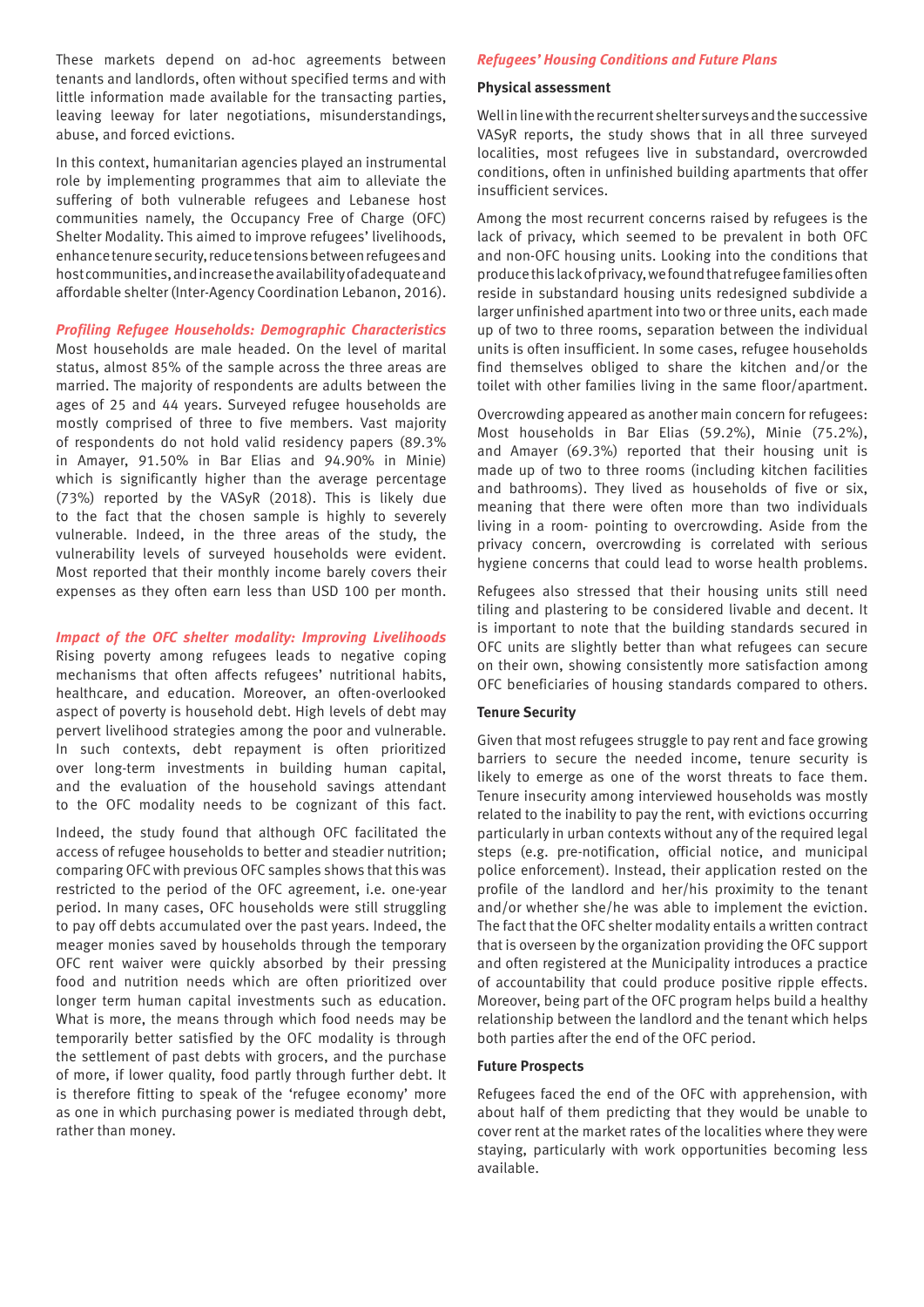The majority of refugee households declared that after OFC, their situation will go back to how it was before benefiting from OFC assistance. However, the fact that at least 50% of previous OFC beneficiaries in the three localities stayed in the same house after the OFC ended confirms that the OFC shelter modality is increasing/widening the stock of affordable housing for the same refugee population it targets.

#### *Housing Market*

The Lebanese housing sector relies heavily on market exchanges for the provision of housing. In the absence of national policy supporting the production and/or protection of affordable units, access to shelter is left to a poorly regulated market. Indeed, the findings of the study are well in line with other studies that looked at housing challenges of Syrian refugees in Lebanon. Rent cost remains the primary reason for 60% of refugees selecting their place of residence (VASyR 2018). Our findings revealed that most refugee households find it very difficult to cover the rent expenses that often range between 100 USD and 300 USD per housing unit 2 depending on the area.

As a result, OFC introduces important dimensions to the rental market by increasing the stock of affordable housing, providing a level of (albeit low) standards and raising tenure security by guaranteeing housing for a year with a fixed no cost. While temporary, the arrangement contrasts with existing market conditions; creating a different reference for refugees to consider. This is critical because reliance on housing affordability (cost/income ratios) outside of "deprivation" standards can mask very poor housing conditions where affordability is met at the cost of physical standards of decency, overcrowding, security of tenure, safety, and/or accessibility.

Moreover, the fact that the majority of property owners are small-scale landlords provides important indications of the positive economic impacts of the OFC on host communities since the small scale of apartment holding will secure the redistributive impacts of the intervention. However, as the Syrian crisis extended, and following the increased demand on housing and more specifically the implementation of the OFC shelter modality, large-scale landlords were encouraged to benefit from the opportunity, and they started participating in the housing production.

#### *Recommendations for enhancing the impact of the OFC Shelter Modality*

The shelter approach should be based on an evolving, planned and monitored incremental assistance. It should target effectiveness, sustainability, and vulnerability and at a larger scale stabilize the housing market. Therefore, we suggest the following:

#### **▸ Improve contractual agreements**

Written contract templates can help reduce conflict between landlords and tenants by clarifying the terms of the contracts: we find that 80% of OFC recipients do not know how long the OFC duration is, more than half of the respondents do not know when or if their rent will increase and the vast majority responded "I don't know" to whether the landlord has the right to increase the rent or not. This includes OFC recipients.

Moreover, having clear contacts could also improve communication between refugees and landlords and thereby provide a sense of security particularly after the OFC contract ends.

#### **▸ Lengthen the contract or provide rent reduction period after the end of OFC**

Most refugee families suggest that the OFC assistance should be much more developed such that organizations would offer follow ups even after the 12-month contract is over in order to assess if the situation requires further upgrading of the housing unit or maybe renewing the contract for an additional year, or providing rent reductions. This is very important since most of the targeted OFC population are highly to severely vulnerable, mostly unemployed and have accumulated debts all over the year. Hence, they cannot afford rent after OFC, they do not hold lease agreements after the 12-months OFC period is over and are more prone to being evicted.

#### **▸ Provide clarity for what happens after the end of OFC**

Most individuals do not have a clear idea of the landscape of housing options they could benefit from. Almost 50% of the interviewed OFC households did not know what to do after their OFC contract ends and are not aware whether they can renew their contracts or afford paying rent in the same housing unit. Many of the refugees hoped that they would be able to secure another OFC contract after the oneyear period. That could be an easy entry for regulating the market: help set a rate for rentals and develop a contract template, making it easier if the refugees/landlords want to enter a contractual transparent agreement.

#### **▸ Set a standard for the quality of the housing stock**

The OFC assessment study focused not only on the affordability of available housing units but also on the living standards that these units provide. Indeed, the OFC shelter modality, by upgrading available housing units to a certain extent, can help set a minimum housing standard that enhances the quality of the available housing stock and defines a standard for relief agencies. Therefore, it is important that this upgrade factors in refugees' needs, particularly those that were raised by interviewed households throughout the study such as privacy, insulation, tiling and plastering.

#### **▸ Introduce environmental constraints/costs in the authorization of OFCs**

Environmental constraints/costs should be taken into consideration when authorizing OFC units such that this program doesn't end up encouraging the development of sprawling building stocks that have huge negative environmental externalities.

#### **▸ Enhance coordination between the implementing organizations and the municipalities**

Both the municipality and the organizations raised the fact that coordination is weak. In the three areas, municipalities are often not involved in the process of landlord and refugee selection. Hence, they rarely have specific/detailed records on how many interventions have been executed.

*<sup>2</sup> In this report, a housing unit is referred to as a room and a kitchen and a toilet. A single apartment can be divided to 2-3 housing units.*